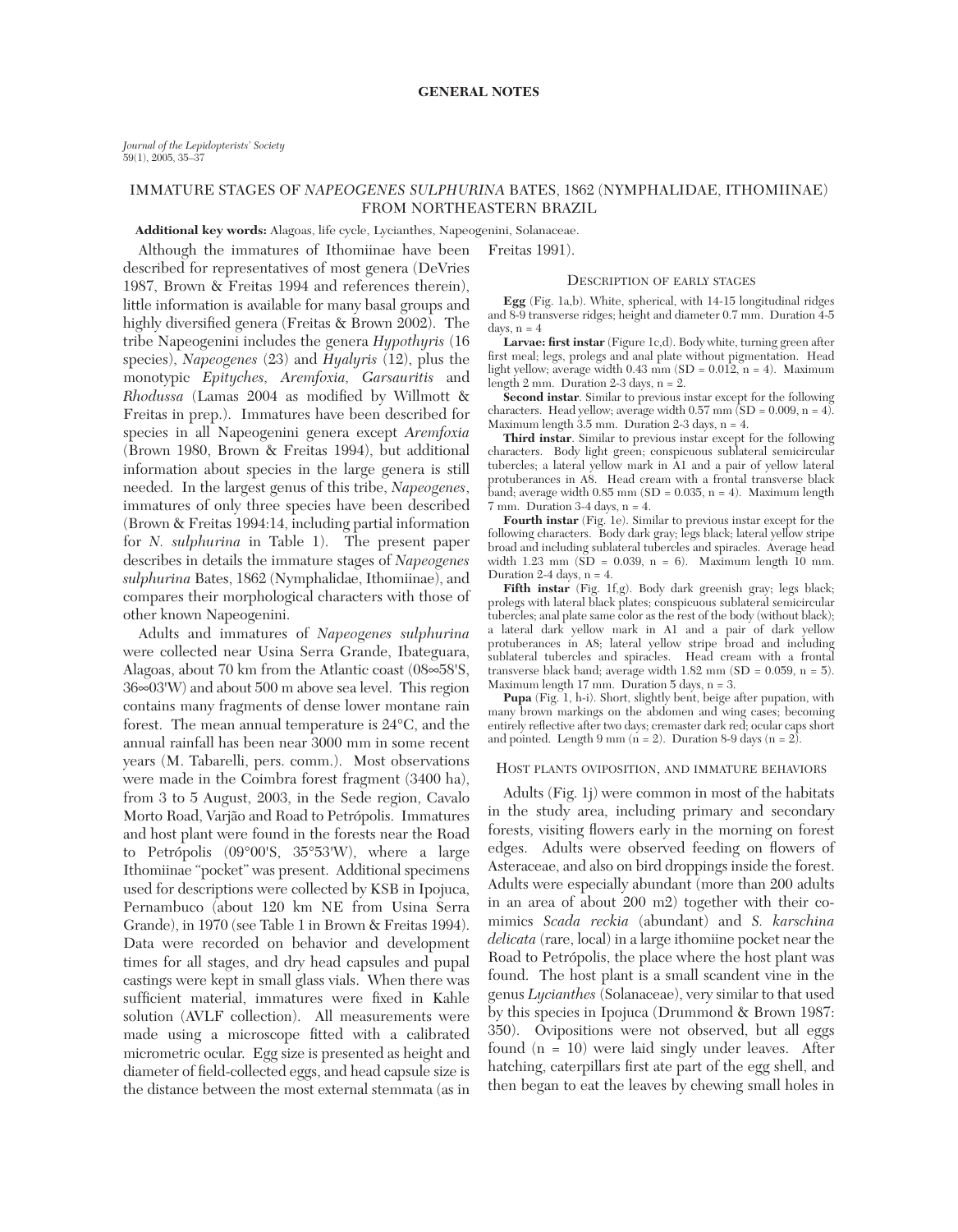

FIG. 1 - Immature stages of *Napeogenes sulphurina*; a,b, egg; c, first instar; d, second instar; e, fourth instar; f,g, fifth (last) instar; h,i, pupa (h, lateral; i, dorsal); j, adult male.